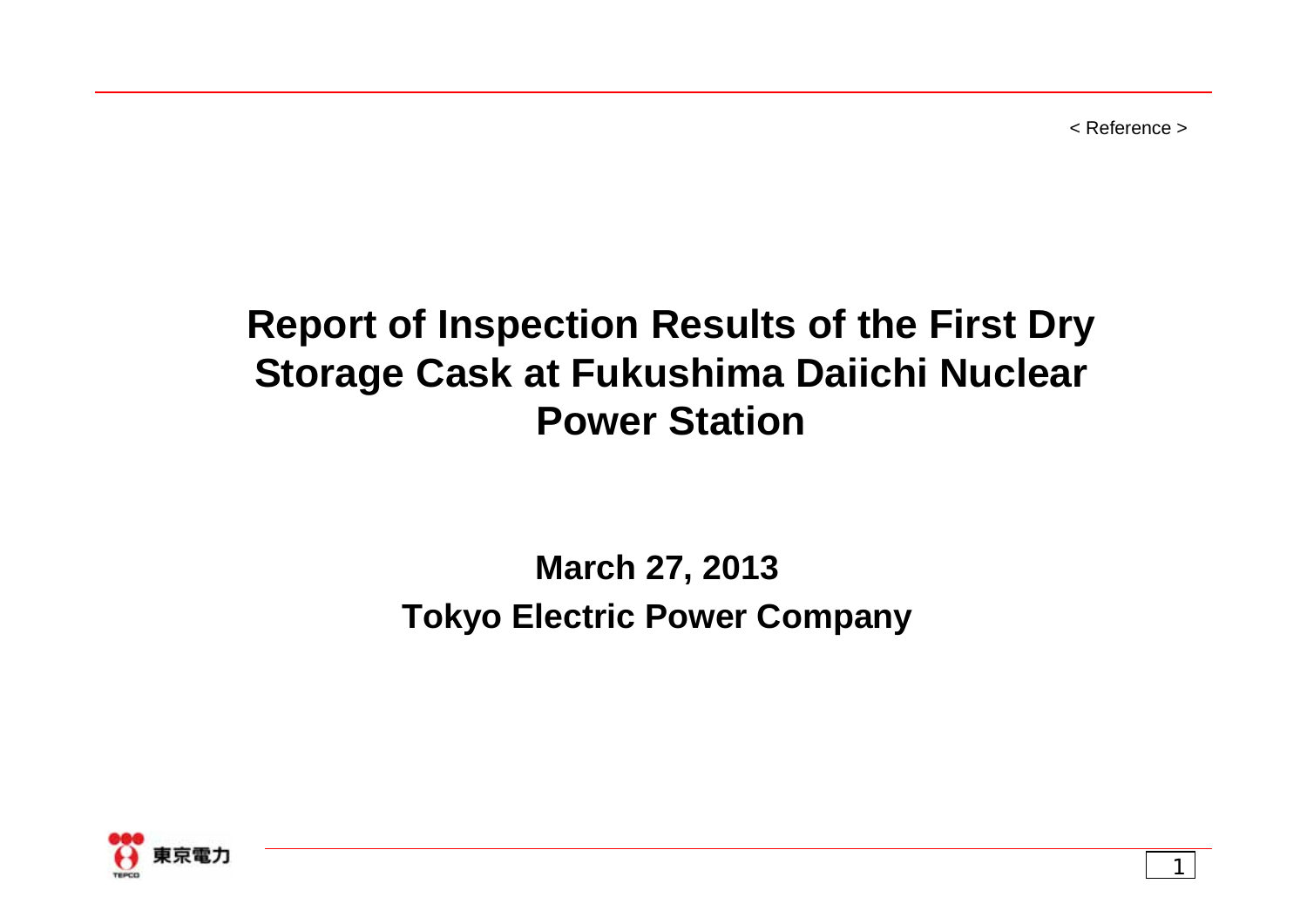TEPCO has performed inspection of the first dry storage cask, one out of the nine dry storage casks stored at the cask storage facility at Fukushima Daiichi Nuclear Power Station. The cask was transported from the cask storage facility to the common pool building on site for inspection.

The inspection confirmed that there were no abnormalities in the cask body. On top of that, there were no abnormalities to the external appearance of the fuel assemblies that were taken out as representative samples.

|                                     | 2013         |
|-------------------------------------|--------------|
|                                     | <b>March</b> |
| inspection of the first<br>dry cask | $3/22$ 25    |
| 审查雷力                                |              |

Inspection schedule of the first cask (performed)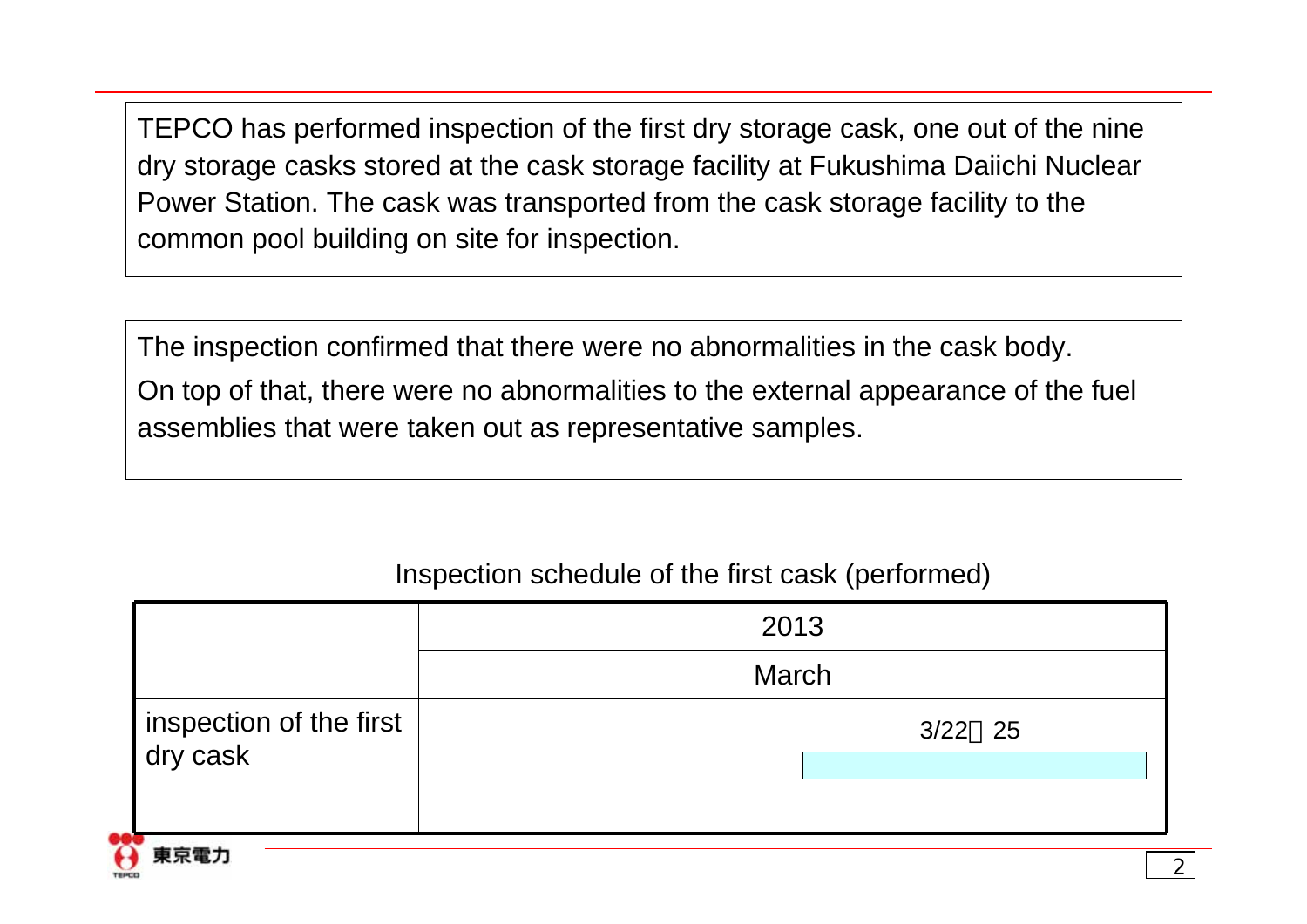## Bird's Eye View of the Dry Storage Cask



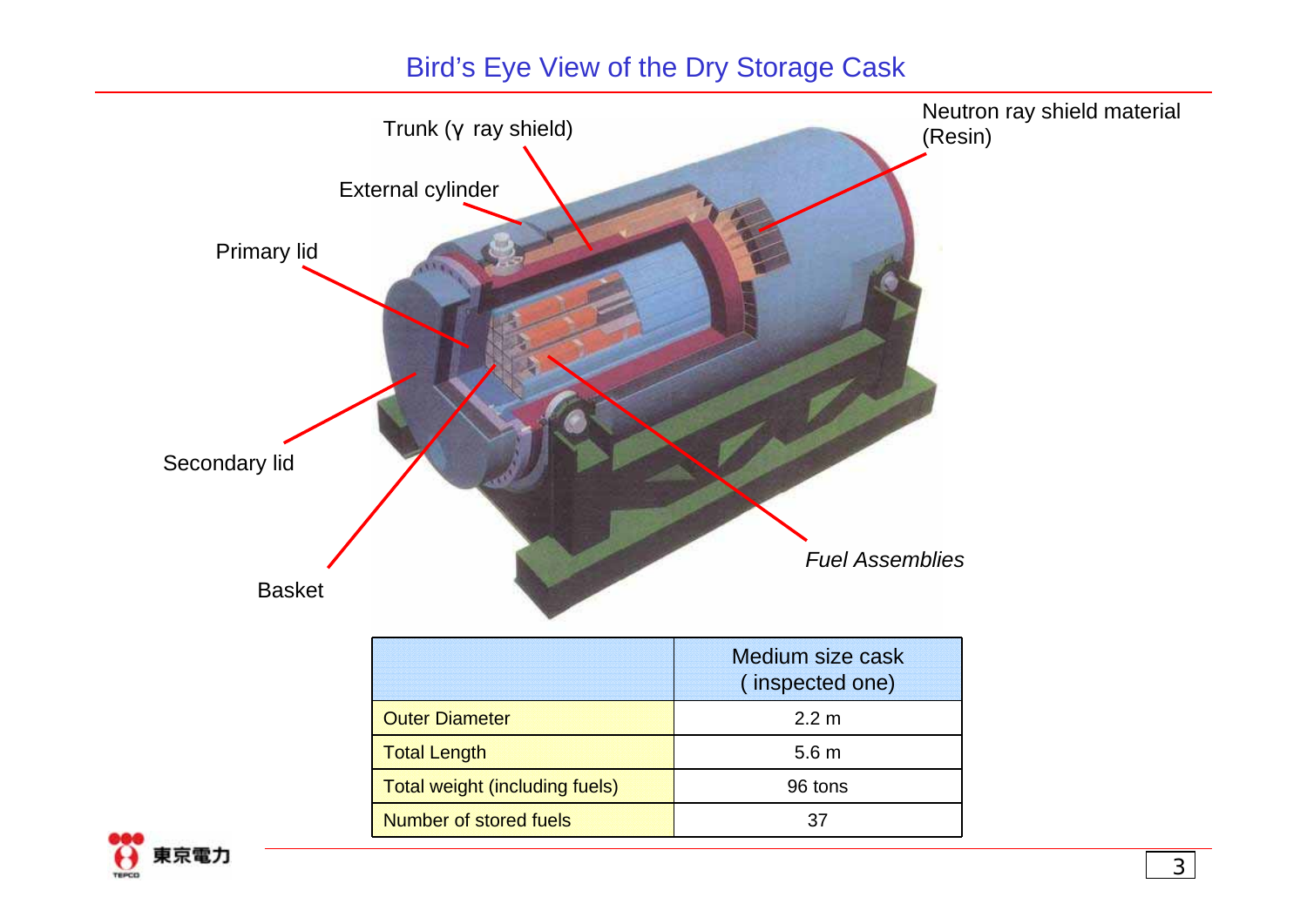

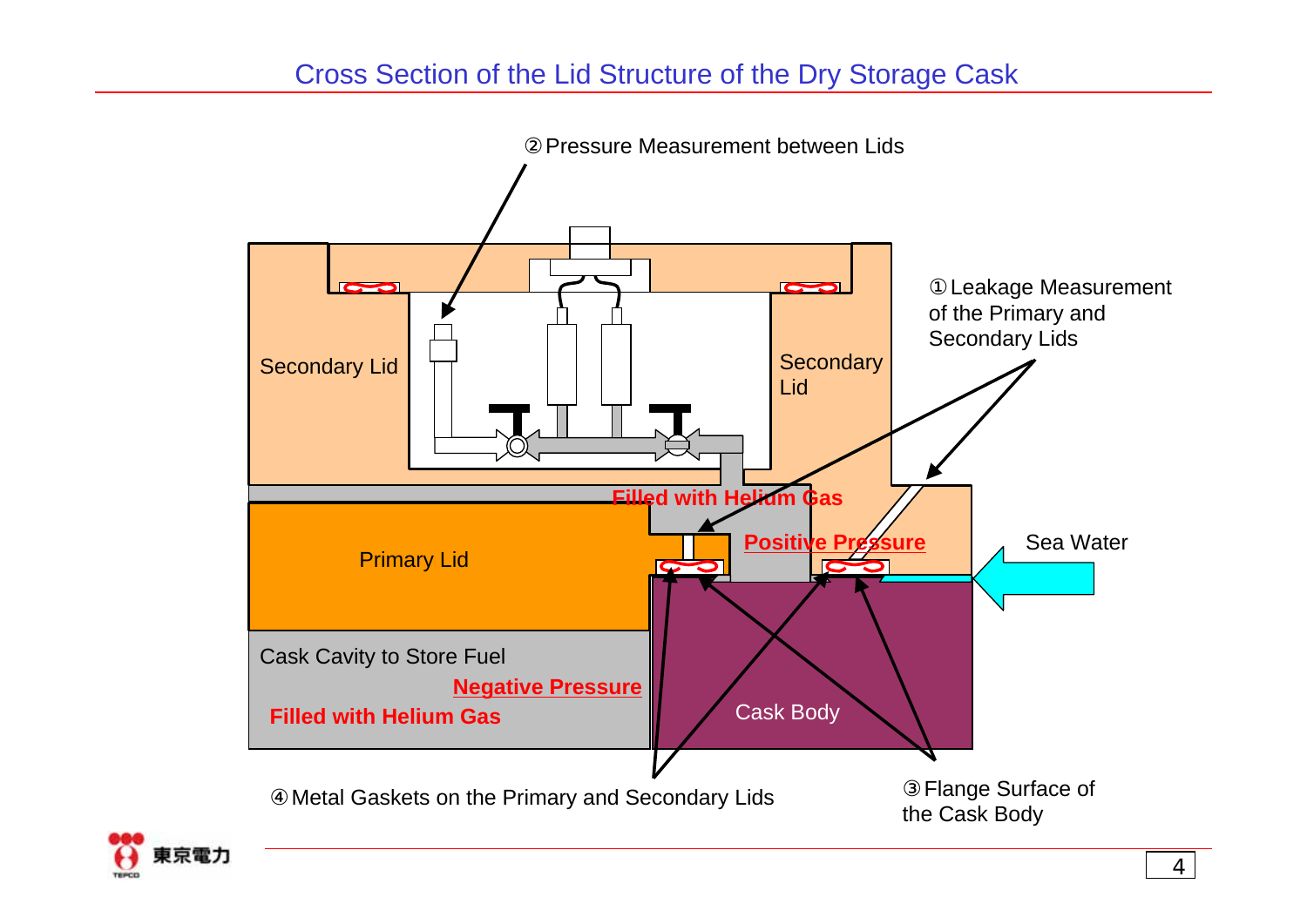(Containment Function)

Leakage Rate of the Primary and Secondary Lids

-It was confirmed to be less than the criterion, 1 $\times$  10<sup>-6</sup> Pa  $\,$  m<sup>3</sup>/s.

Pressure between Lids

-It was confirmed to be more than the criterion, 0.29 MPa abs.

External Appearance of the Flange Surface of the Cask Body

- -It was confirmed that there were no abnormalities such as flaws, cracks, etc.
- External Appearance of the Metal Gaskets for the Primary and Secondary Lids.
- -It was confirmed that there were no abnormalities such as flaws, cracks, etc.

on the primary gasket.

-It was confirmed that the metal gasket for the secondary lid was corroded at the outer circumference by the sea water intrusion, but that there was no penetration and the cask cavity was separated from the external environment.

It was confirmed that there was no problem to the containment function.

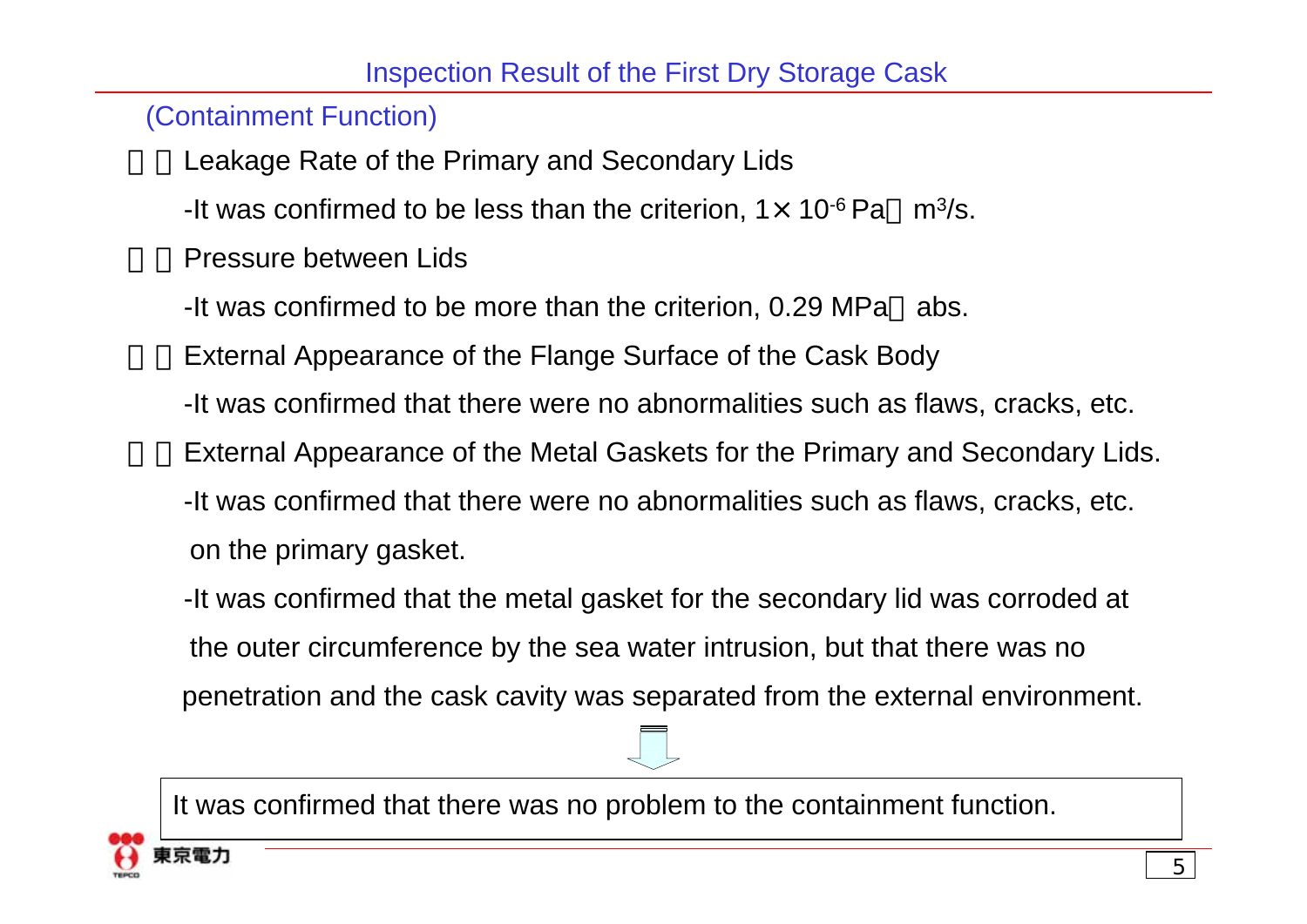## External Appearance of Cask Flange Surface

Observation of the flange surface of the dry storage cask









It was confirmed that there were no abnormalities such as flaws, cracks, etc.



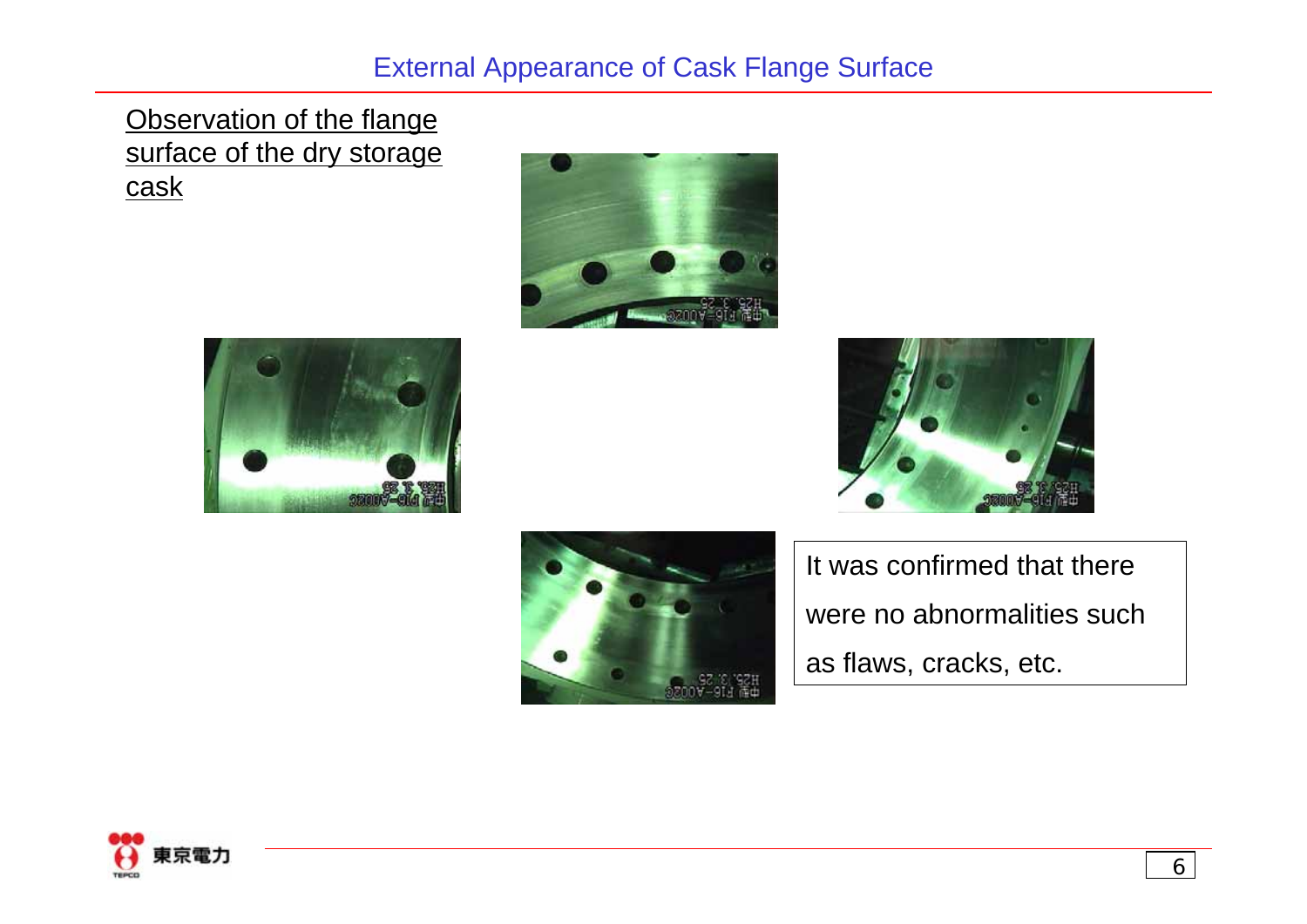## (Sub-Criticality Function and Fuel Integrity)

Result of External Appearance Observation of Basket

-It was confirmed that there were no abnormalities such as deformation,

damage, etc. in the basket (by the overall observation from above).

Result of External Appearance Observation of Fuel Assemblies

- -It was confirmed that there were no abnormalities such as deformation,
- damage, etc. to three representative samples of fuel assemblies by

external observation (four sides).

- Result of Internal Gas Sampling from the Dry Storage Cask
- -It was confirmed that there was no significant change in the monitoring Krypton gas and that the stored fuel claddings were sound.



It was confirmed that there was no problem to the sub-criticality function and fuel integrity.

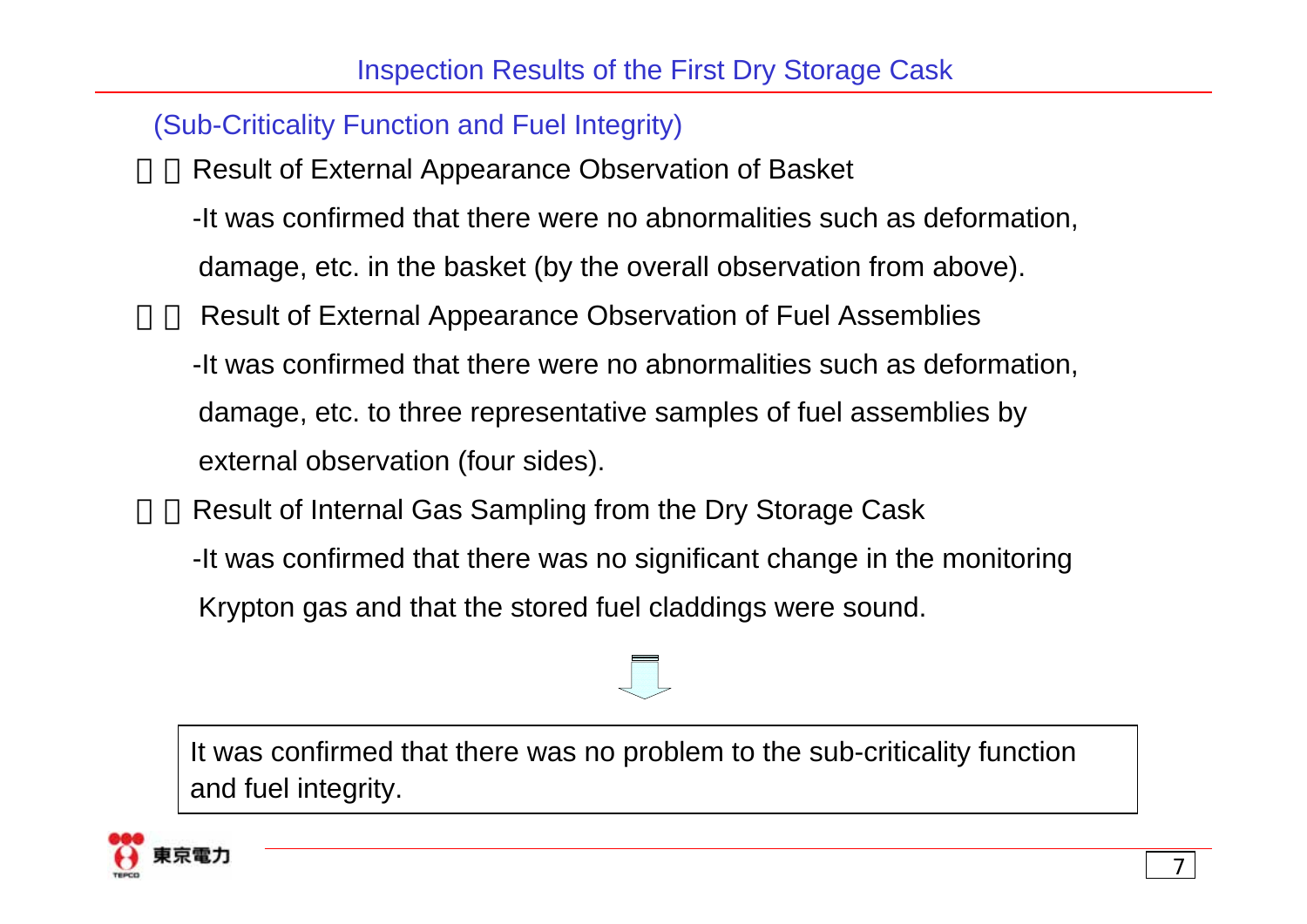## Result of External Appearance Observation of Basket



It was confirmed that there were no abnormalities such as deformation, damage, etc.

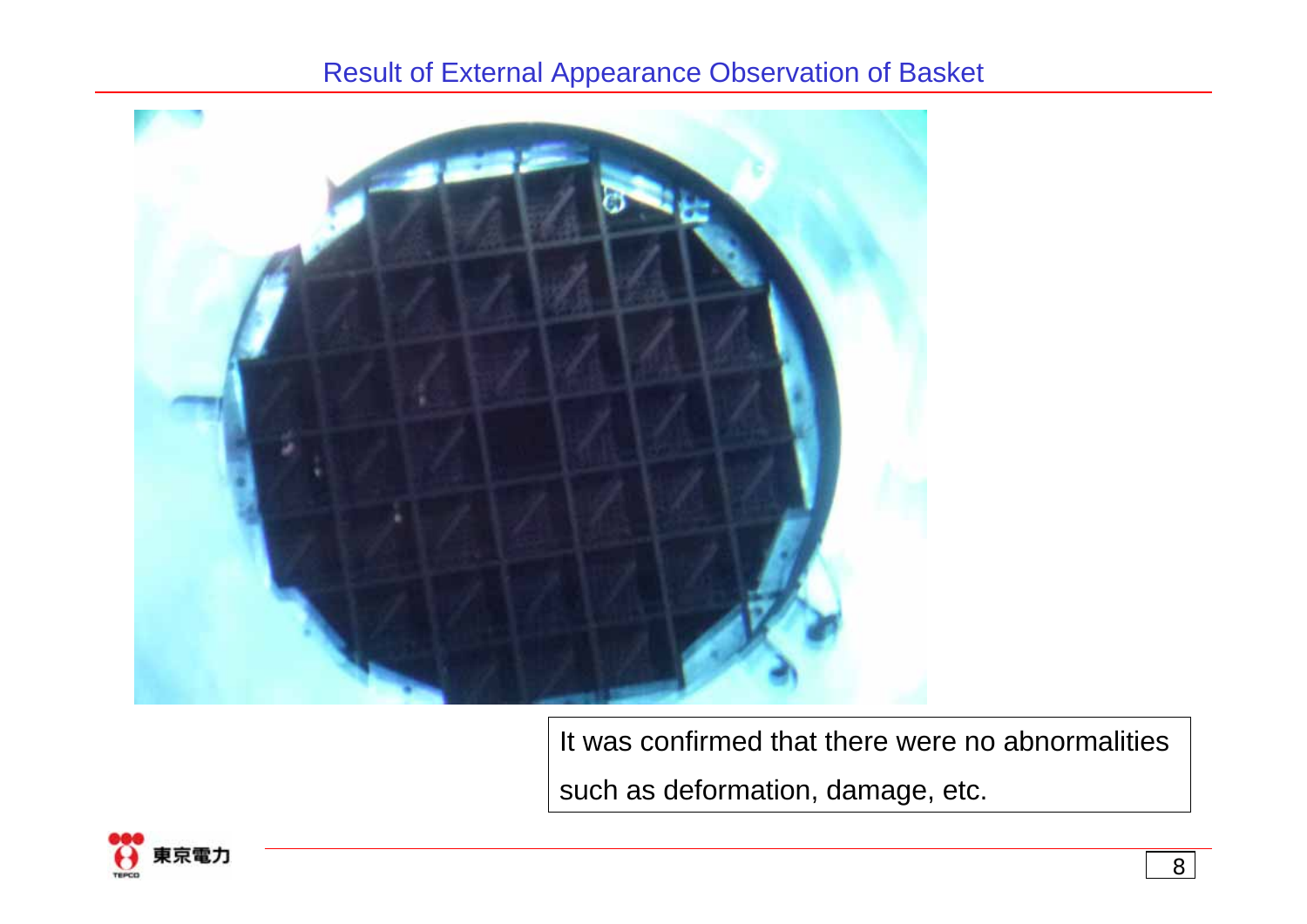## Result of External Appearance Observation of Fuel Assemblies



It was confirmed that there were no abnormalities such as deformation, damage, etc. in the three spent fuel assemblies.

> It was observed that there was crud flaking from the surface of one of the three claddings, which does not affect the fuel integrity.

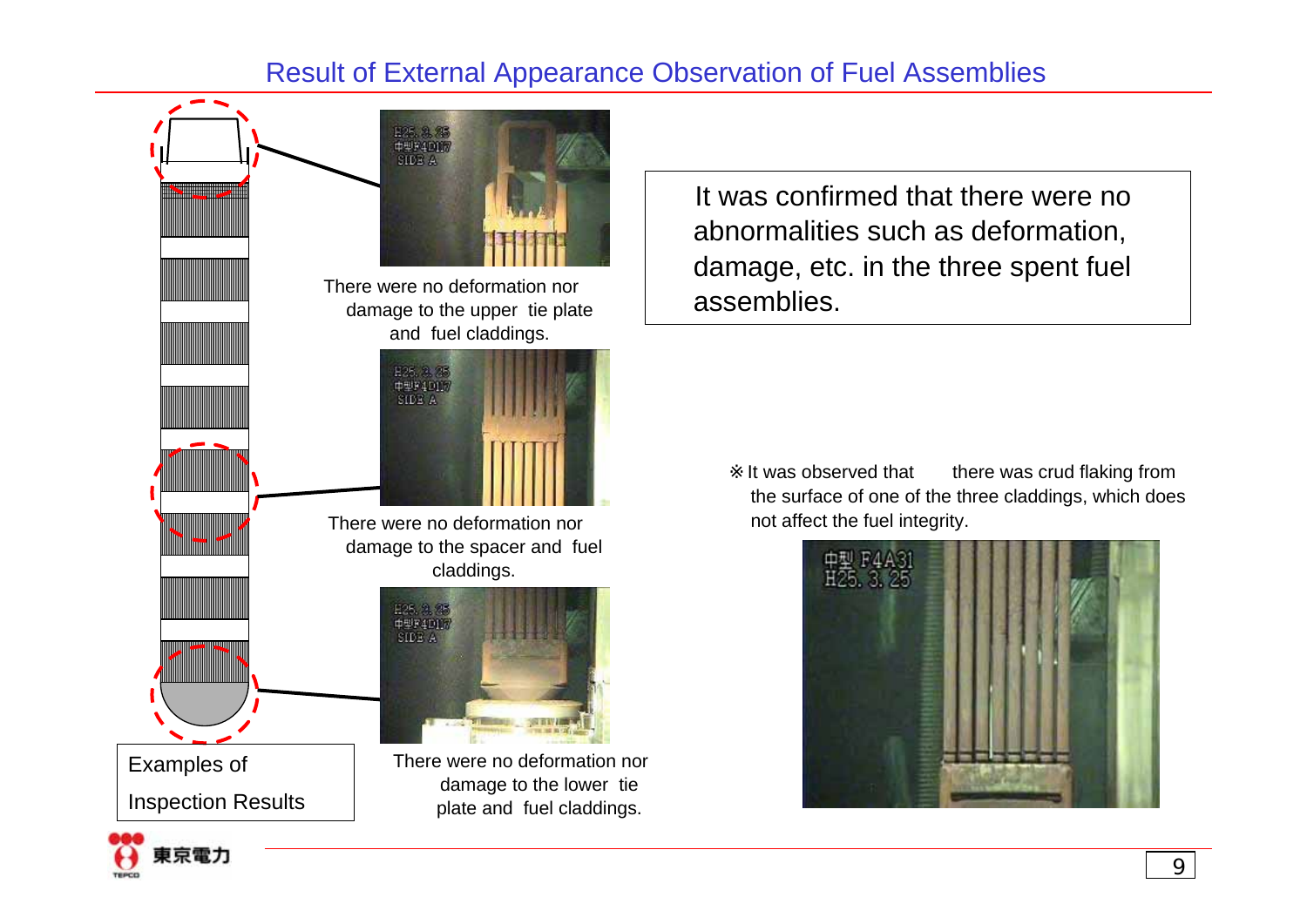(Heat Removal and Shielding Functions)

It has been confirmed that there were no abnormalities in the surface temperature and radiation level of the cask and that there were no problems in the heat removal and shielding functions.

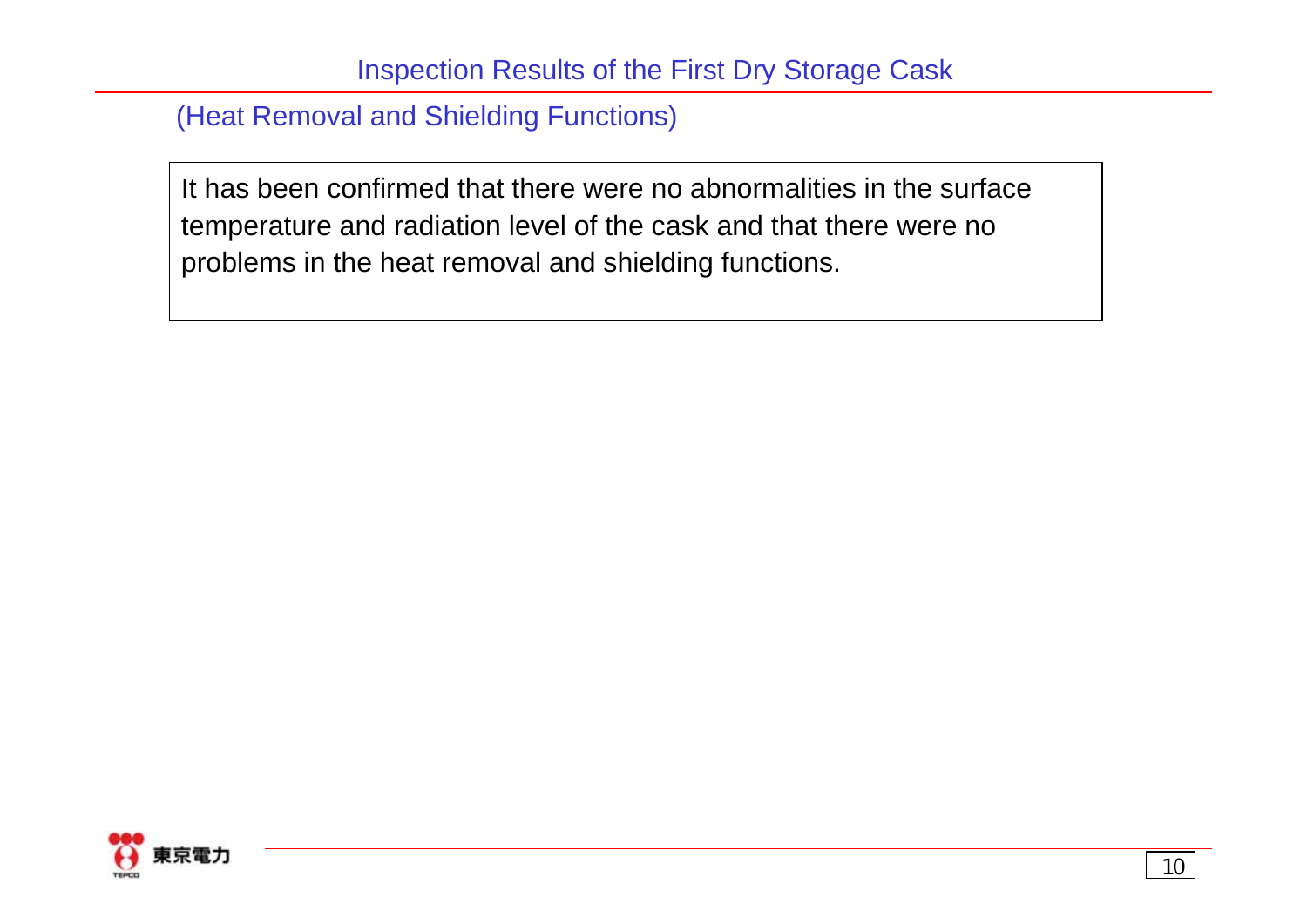After the inspections, the cask will be installed with the primary and secondary lids, and restored with vacuum drying process, etc. After the restoration and preparation, the cask will be transferred on site to the dry cask temporary storage facility and stored.

This cask is used for the first storage of fuel at the dry cask temporary storage facility. After the transfer, the operational commencement of the dry cask temporary storage facility will be reported.

Similarly, the remaining 8 dry storage casks will be transferred from the cask storage building after necessary preparation to the common pool for inspection. After inspections and confirmation of the safety functions, those casks will be transferred on site to the dry cask temporary storage facility and stored.

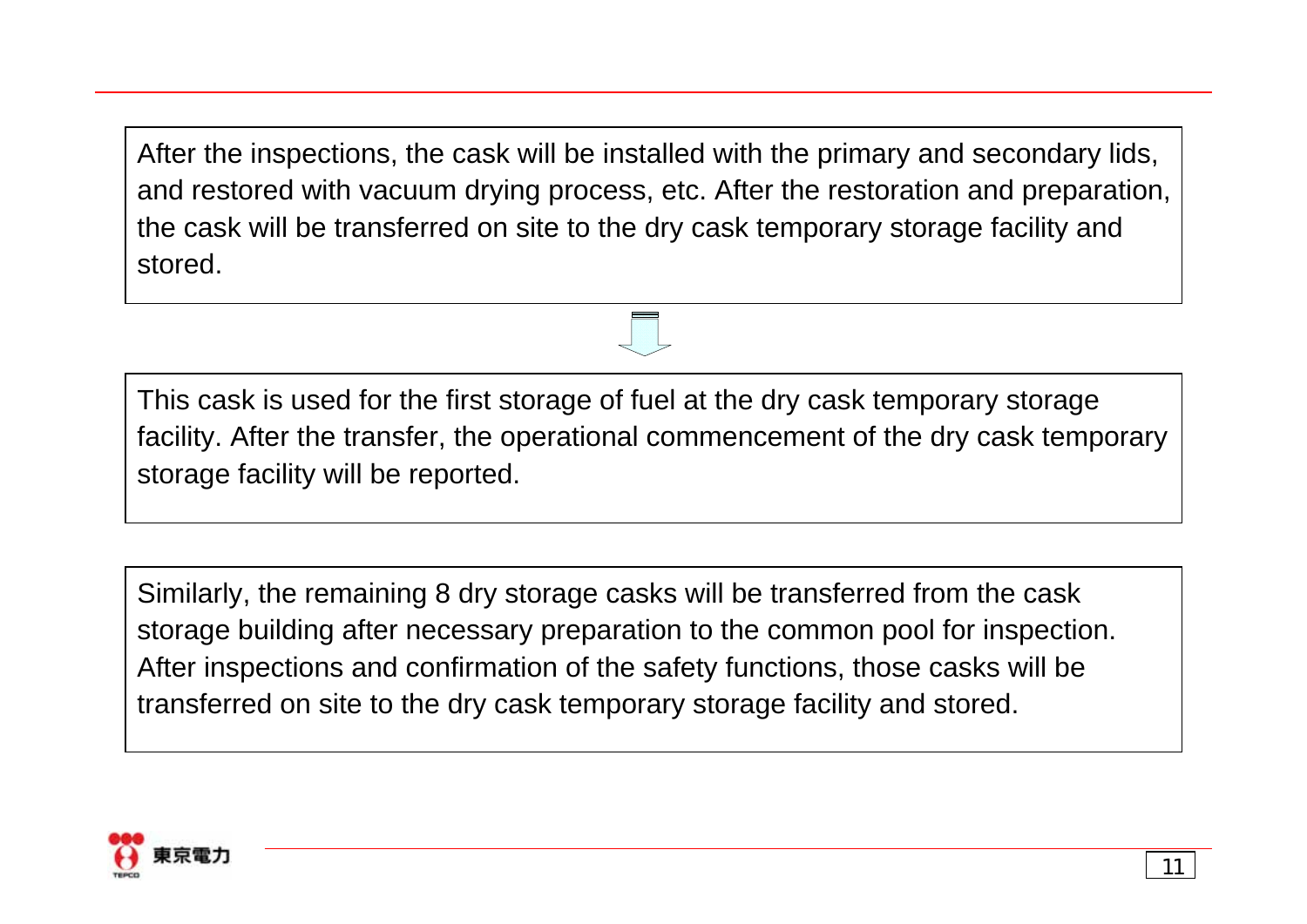#### (Information) Transfer of Existing Dry Storage Casks and Inspection



TEPCO

12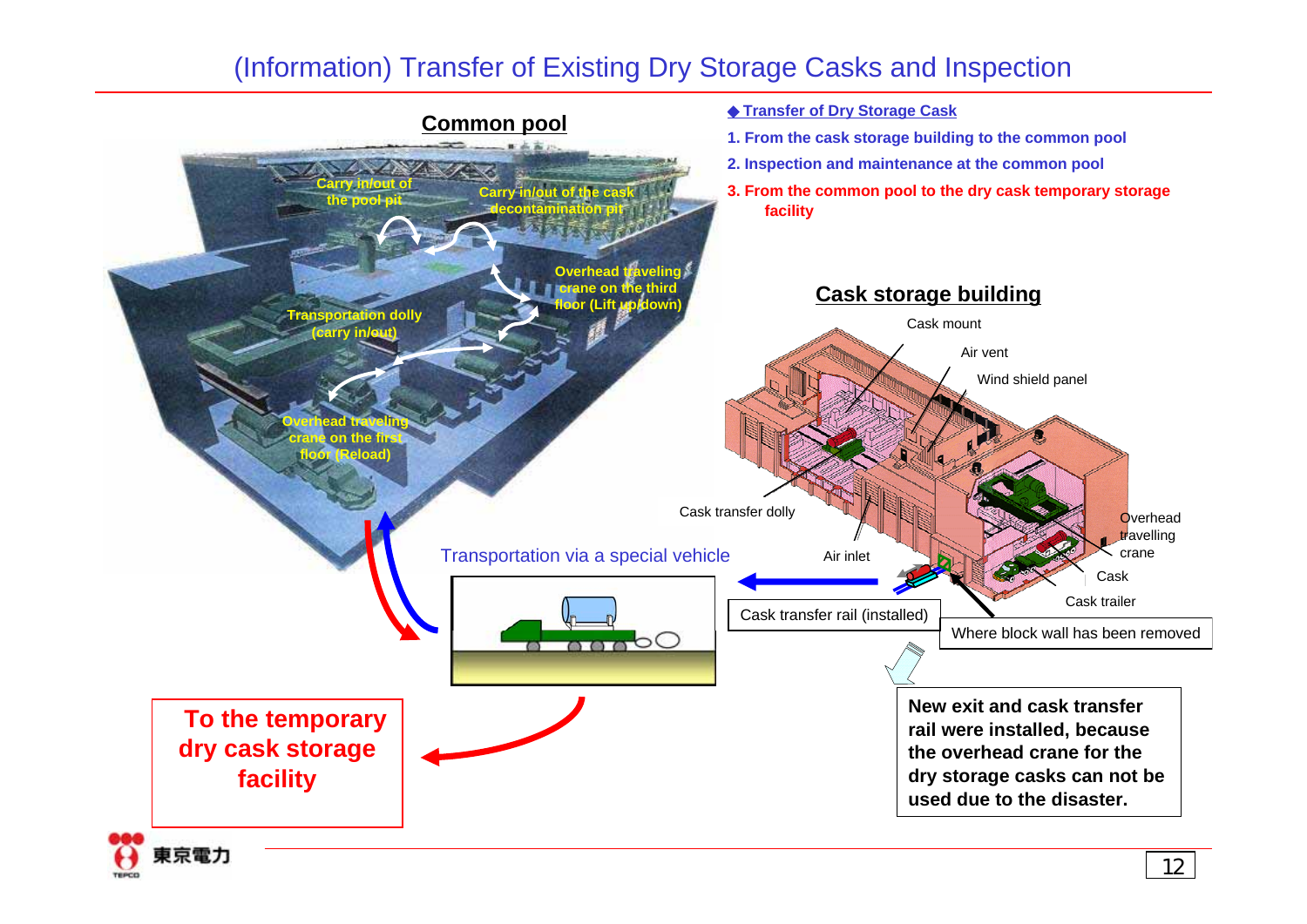## (Information) Inspection of the Dry Storage Cask



TEPCO